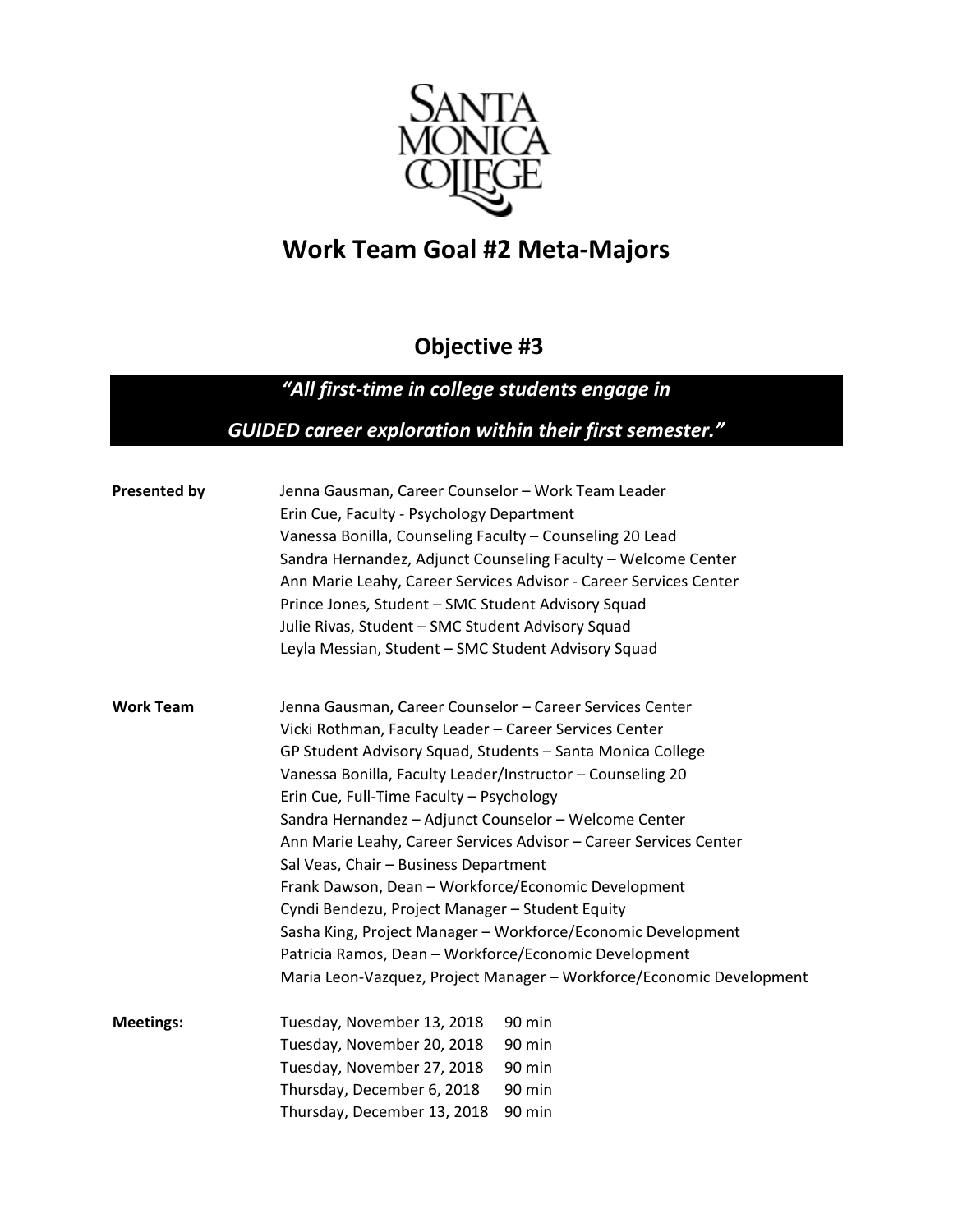### *"The Career Services Center transforms student's lives through uncovering, engaging and building students' will, purpose and self-belief."*

*"High touch, not a quick conversation. Engagement and development of relationships with SMC counselors."*

*- Student Advisory Squad Feedback*

#### **1. Pre-Major Career Assessment During New Student Orientation**

• Turn the *ElimiMajor* sheet into an electronic document, where the majors on the document will be grouped by Meta Major. The student can click on a major, and a drop down menu will appear. The student can then read about the major, or/and click on "What Can I Do With a Major In?" that will allow them to see a variety of types of career opportunities. This will help the students choose a Meta Major or realize that they are truly undecided.

#### **2. Career Exploration Menu**

All First Time to College Students Must Select **ONE** of the Following Options and Complete by the end of First Semester.

- Counseling 12 Career Planning
- 60 minute One on One Career Counseling Appointment
- 90 minute College to Career Workshop limited to 15 students
- 90 minute Counseling 20 Career Combo
	- o 60 minute Counseling 20 Class Career Presentation
	- o 30 minute One on One with Career Counselor

#### **3. Each Meta-Major has an Assigned Career Counselor**

- Currently 8 Adjunct Career Counselors and 1 Full Time Career Counselor
- Each counselor will collaborate and provide career resources for Meta Major's Faculty and **Students** 
	- o Individual Career Counseling for Meta-Major Students
	- o Contextualized Counseling 12 Class/Instructor for Meta-Major
	- o Counseling 20 Career Services Center Presentation
	- o Classroom Presentations Resume, Networking, Linked In, Internship Search
	- o Professional Panels for Meta-Majors
	- o Customized Workshops for Meta Majors such as "What Can I do with a Major in….?
	- o Counsel students on how to find an experiential learning opportunities
	- o Representation at Advisory Boards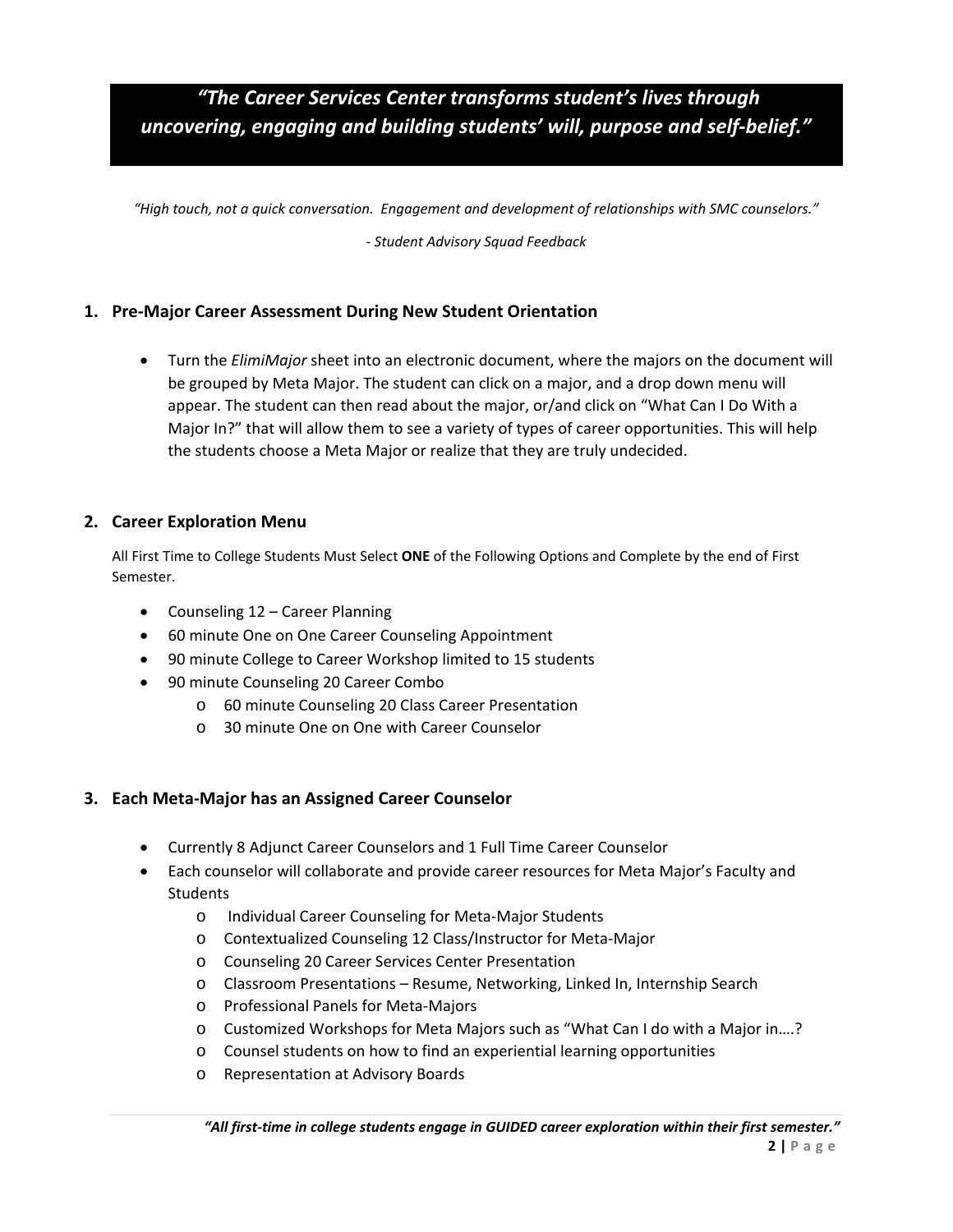#### **4. College to Career 8 Step Road Map – On Line Document in Student Portal or Paper Document**

- 1) Identify Career(s)
- 2) Select your Major
- 3) Choose your Educational Goal Certificate, AA/AS, Transfer Bachelors or Bachelors
- 4) Identify transfer colleges if appropriate
- 5) Get involved and engaged at SMC
	- o Join a Club
	- o Find a teacher or peer mentor
- 6) Develop Job Search Tool Box
	- o Resume
	- o Cover Letter
	- o Begin putting together portfolio if necessary
	- o Linked In Profile
	- o Interview Preparation Skills
		- **Nock Interviews**
		- What to Wear
		- **-** How to Interview
		- Soft skills necessary to success
- 7) Experiential Learning
	- o Internship
	- o Volunteer
	- o Service Learning
	- o Part-time job
- 8) Set Career Strategy for Transfer or Job Search Plan
	- o Navigating the transfer school in order to take advantage of the skills learned at SMC
	- o Complete your resume or portfolio to prepare to interview and move into the workforce

#### **5. Embed Career Assignment into English 1 & 2**

• Develop meaningful writing assignment for students to begin researching and planning achievement of their educational and career goals in collaboration with CSC and English Faculty.

#### **6. 8th Meta Major – Exploratory**

- Only 1<sup>st</sup> Semester of College. Student must move to selected Meta Major by 2<sup>nd</sup> Semester
- Requirements for Exploratory Meta Major
	- o Counseling 12 Career Planning
	- $\circ$  Assigned Career Counselor 1 hour meeting during 1<sup>st</sup> semester
	- o Career Workshop for Exploratory Meta Major College to Career
	- o Attendance at Club, Fair or SMC Events
	- o MBTI & Strong Interest Inventory Assessments will be paid for by SMC